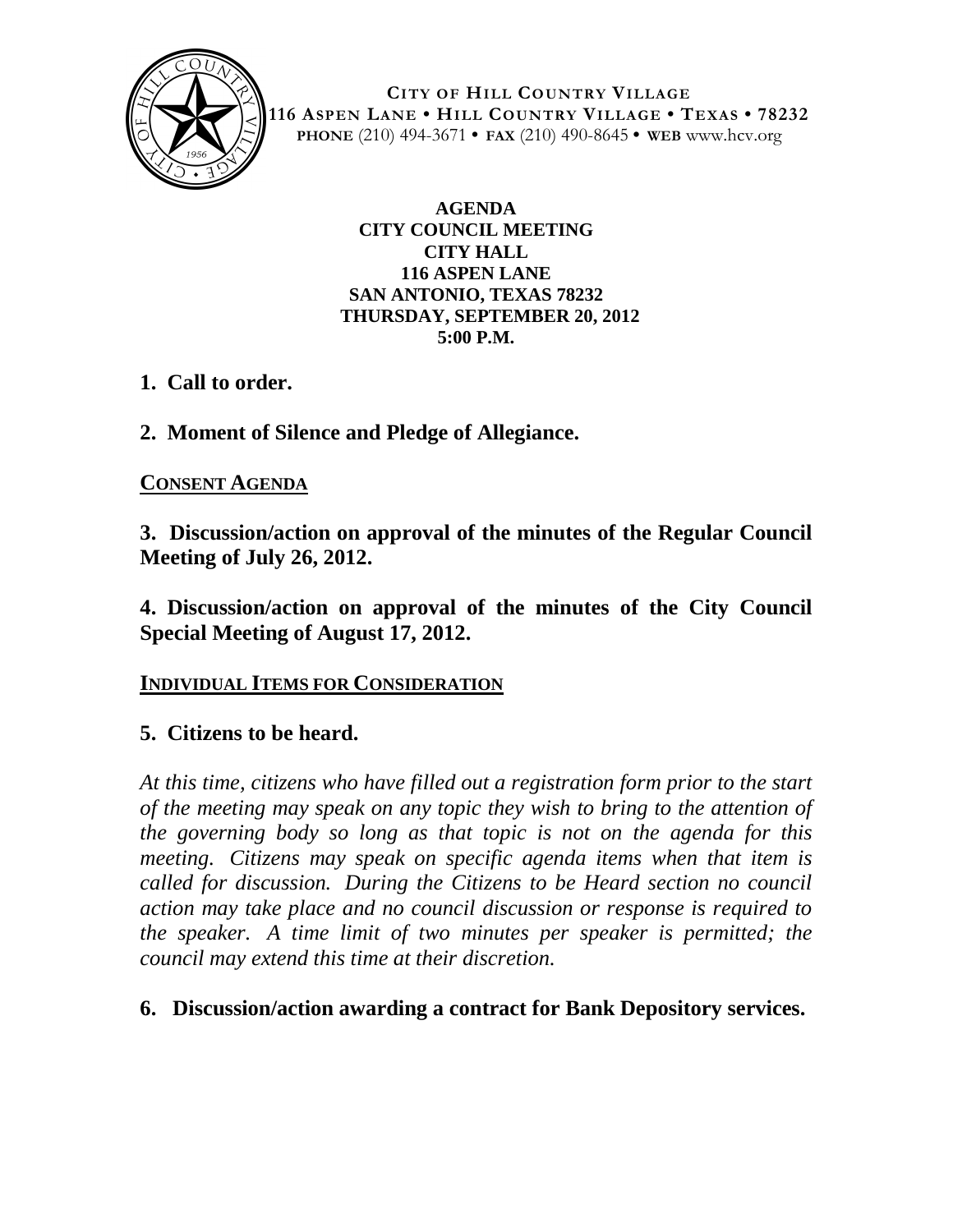### **7. Discussion/action regarding the acceptance of proposals on health, dental, and life insurance and disability coverage for the employees of Hill Country Village.**

### **8. FY 2012-13 Budget and Tax Rate for 2012:**

- a. Discussion/action regarding possible amendments to proposed FY 2012-13 budget.
- b. Discussion/action on an ordinance approving the budget for the City of Hill Country Village, Texas, for Fiscal Year 2012-13, beginning October 1, 2012 and ending September 30, 2013, and ordering same filed with the City Administrator and County Clerk.
- c. Discussion/action on an ordinance approving the budget of the Hill Country Village Economic Development Corporation for Fiscal Year 2012-13, beginning October 1, 2012 and ending September 30, 2013, and ordering same filed with the City Administrator and County Clerk.
- d. Discussion/action on an ordinance adopting the tax rate for 2012.

**9. Discussion/action approving a Memorandum of Understanding to allow the police department the ability to be members of the Randolph Area Metro SWAT Team.**

**10. Discussion/action approving the purchase of two patrol rifles for the police department with FY 2011-12 funds.**

**11. Discussion/action regarding the July 31, 2012 and the August 31, 2012 financial statements.**

**12. Discussion/action approving the sale of a 2002 GMC SL truck.**

**13. Discussion/action approving the purchase of a new vehicle for the Public Works Department.**

**14. Discussion on appointments and reappointments to the Board of Adjustment, Zoning Commission, Economic Development Corporation and the Business District Construction Review Board.** 

**15. Mayor's Report to Council.**

**16. City Administrator's Report to Council.**